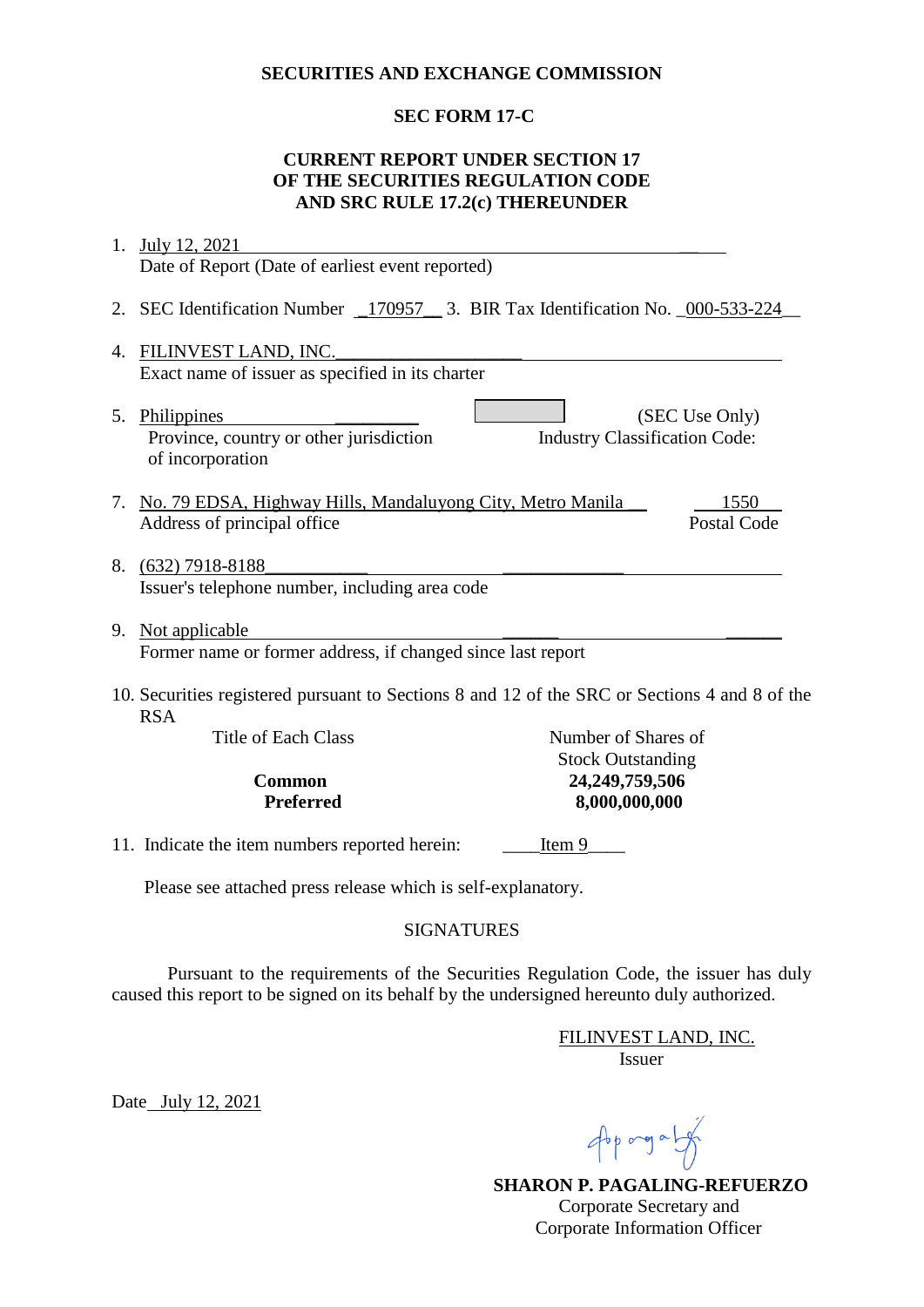

**PRESS RELEASE For Immediate Release**

For inquiries, please contact: Gizelle Anne Zita 09778075685 gizelleanne.zita@filinvestland.com

# **Filinvest REIT IPO obtains PSE Board Approval**

Filinvest REIT Corp. (FILREIT or Company, formerly Cyberzone Properties, Inc.), a Real Estate Investment Trust (REIT), has received a Notice of Approval dated 8 July 2021 from the Philippine Stock Exchange, Inc. (PSE) for the listing under the Main Board of the PSE of its 4,892,777,994 common shares, which includes common shares subject of the Company's Initial Public Offering (IPO), subject to post approval requirements for compliance by the Company before the public offering. The notice of the PSE Board Approval follows the receipt of the Pre-effective Letter from the Securities and Exchange Commission (SEC) dated 6 July 2021 whereby the SEC has favorably considered the registration statement of FILREIT, subject to compliance with certain conditions and the submission of documents as set forth in the Pre-effective Letter.

The base offer is up to 1,634,187,850 common shares (the "Firm Shares") at an offer price of up to ₱8.30 per share, with an overallotment option of up to 163,418,785 common shares (the "Option Shares", together with the Firm Shares, the "Offer Shares"). In total, the Offer Shares will represent approximately 36.74% of FILREIT's issued and outstanding capital stock after completion of the offer, assuming the full exercise of the overallotment option.

The PSE likewise approved the proposed timetable of FILREIT's IPO activities as follows:

| <b>Pricing Date</b>                |                          | July 19, 2021             |  |  |
|------------------------------------|--------------------------|---------------------------|--|--|
| <b>Offer Period</b>                |                          | July 26 to August 3, 2021 |  |  |
| Tentative Listing Date and         |                          |                           |  |  |
| Commencement of Trading in the PSE | $\sim 10^{10}$ m $^{-1}$ | August 12, 2021           |  |  |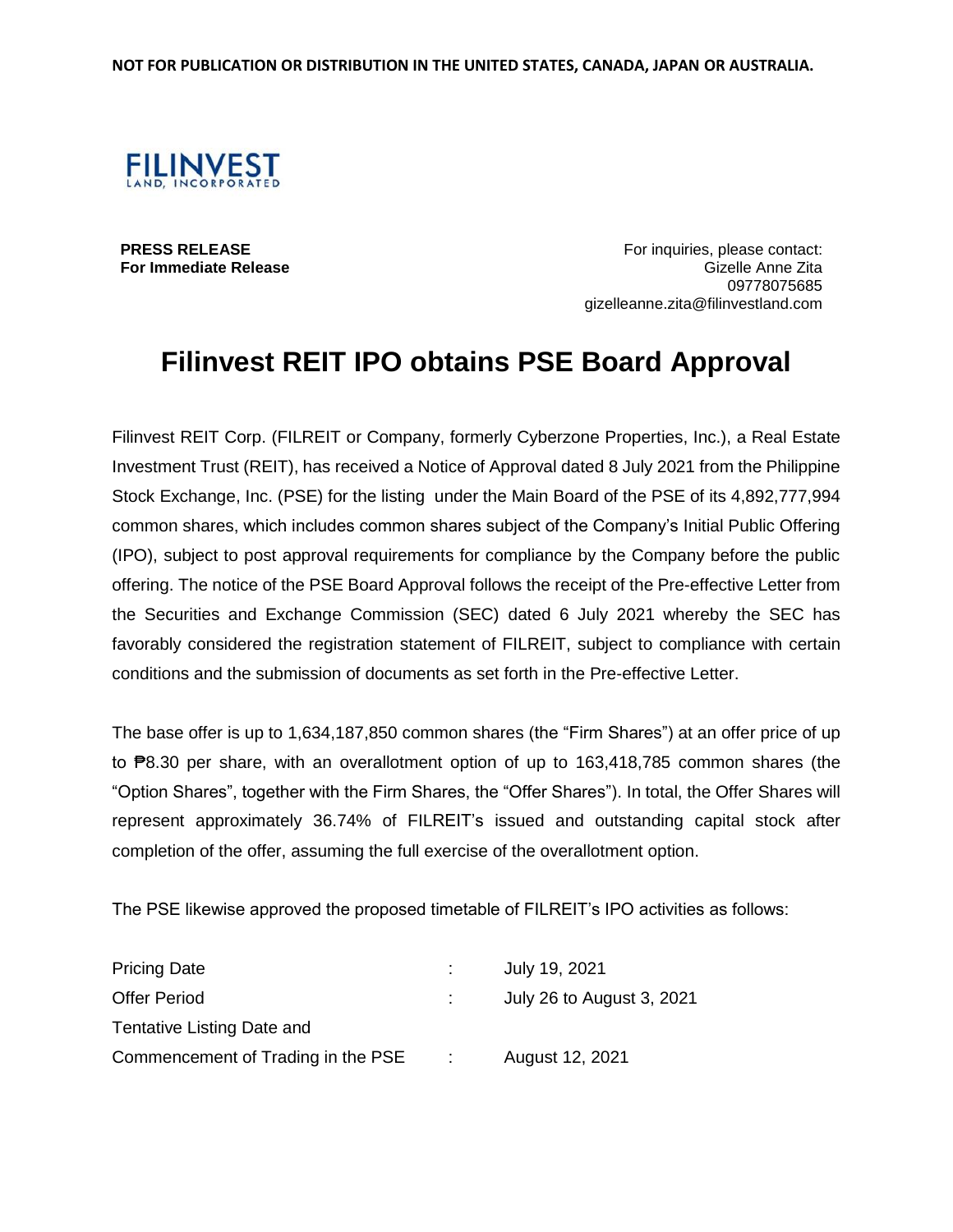#### **NOT FOR PUBLICATION OR DISTRIBUTION IN THE UNITED STATES, CANADA, JAPAN OR AUSTRALIA.**

The property portfolio of FILREIT consists of 17 Grade A office buildings on prime property totaling over 300,000 square meters of gross leasable area (GLA). The 16 buildings are located in Northgate Cyberzone within Filinvest City in Alabang while one is in the gateway of Cebu IT Park in Lahug, Cebu City. FILREIT has access to inorganic growth opportunities from the Sponsor's pipeline of what the Company believes are high quality income-producing commercial assets. As of March 31, 2021, FILREIT's sponsor, Filinvest Land, Inc. (FLI), has 14 operational office buildings and 11 more under construction located in key CBDs that may form additional pipeline acquisitions for the Company. These buildings are expected to total approximately 315,000 square meters of GLA.

BPI Capital Corporation and UBS AG Singapore Branch are the Joint Global Coordinators and Bookrunners for the Offer. BPI Capital Corporation is the Sole Local Coordinator and Local Lead Underwriter while UBS AG Singapore Branch is the International Bookrunner. China Bank Capital Corporation is a Local Lead Underwriter while First Metro Investment Corporation and SB Capital Investment Corporation are Local Co-lead Underwriters.

For more information on FILREIT, please visit [https://www.filinvestreit.com/.](https://www.filinvestreit.com/)

#

**THIS DOCUMENT IS NOT AN OFFER OF SECURITIES FOR SALE IN THE UNITED STATES OR ELSEWHERE. THE SECURITIES OF THE COMPANY ARE NOT BEING REGISTERED UNDER THE U.S. SECURITIES ACT OF 1933, AS AMENDED (THE "SECURITIES ACT") AND MAY NOT BE OFFERED OR SOLD IN THE UNITED STATES UNLESS REGISTERED UNDER THE SECURITIES ACT OR PURSUANT TO AN EXEMPTION FROM SUCH REGISTRATION. THERE WILL BE NO PUBLIC OFFERING OF THE SECURITIES OF THE COMPANY IN THE UNITED STATES. NO MONEY, SECURITIES OR OTHER CONSIDERATION IS BEING SOLICITED BY THIS DOCUMENT OR THE INFORMATION CONTAINED HEREIN AND, IF SENT IN RESPONSE TO THIS DOCUMENT OR THE INFORMATION CONTAINED HEREIN, WILL NOT BE ACCEPTED.**